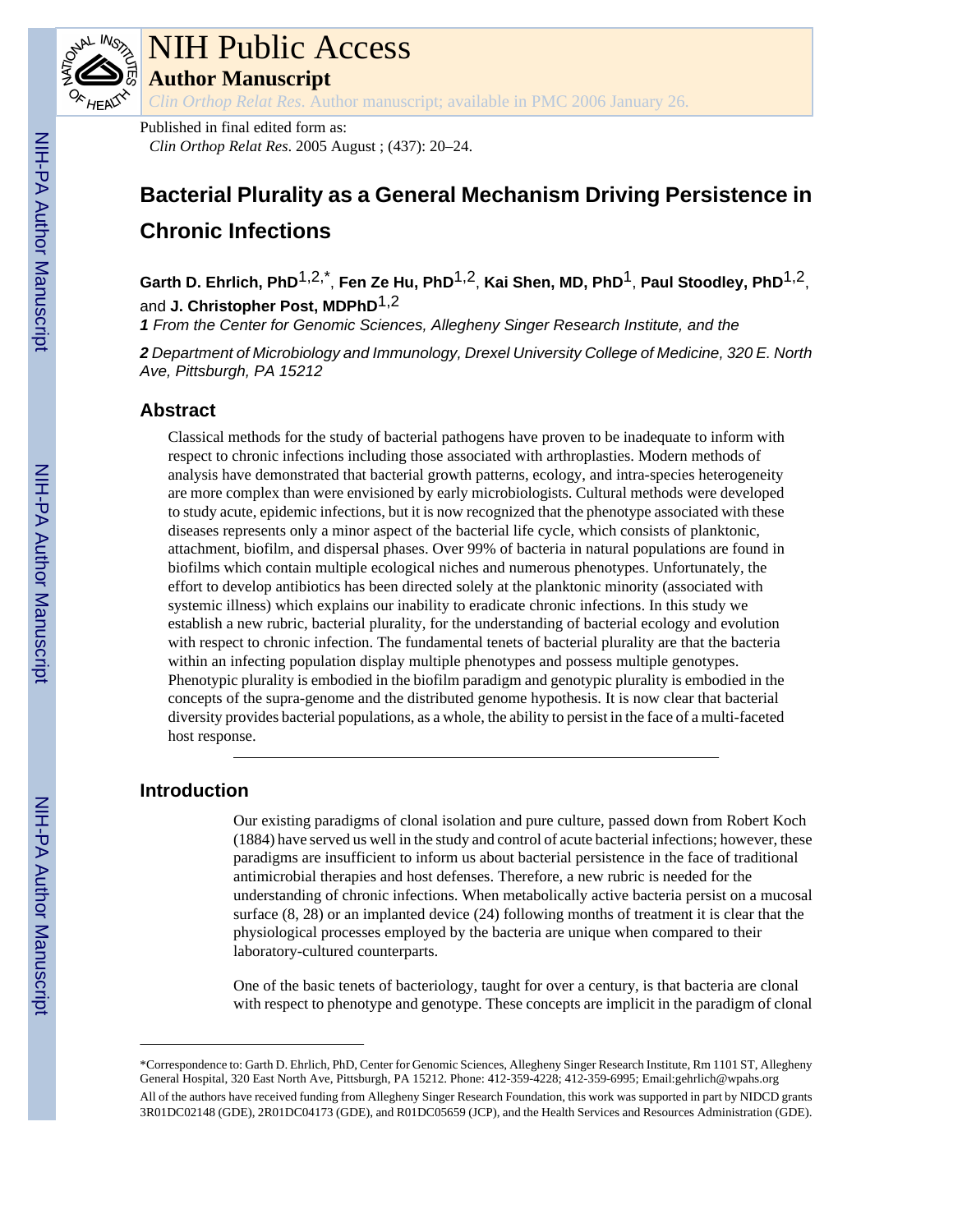isolation and pure culture (10). Indeed, it is the success of these concepts in the treatment of acute bacterial infections, that lead to the establishment of the paradigm in the first place. However, the continued reliance on cultural methods of analysis by medical microbiologists and clinical practitioners has resulted in what we now know, is an oversimplified picture of bacterial infections. This inadvertent straight-jacketing of the medical community's thought processes accounts for the overly long delay in the development of a model for the study of chronic bacterial infections (6). Even when confronted with an alternative understanding of bacterial growth, it has taken decades for the concept to disseminate and for the medical community to begin to embrace it (3).

The application of new diagnostic modalities to the study of clinical infections (12, 27) about a decade ago suggested that there was extensive phenotypic diversity within bacterial populations and that bacteria were protected within biofilm communities (8). These findings were reliant on advances such as the polymerase chain reaction and the confocal laser scanning microscope (13, 27,37). More recently comparative genomic studies, conducted using data from genic diversity panels and whole genome sequencing, have convincingly demonstrated that there also exists substantial genomic plasticity among bacterial strains within a population or species (30, 31). Thus, it is clear that even mono-species bacterial populations are neither phenotypically, nor genotypically clonal.

The development of a new understanding of bacterial ecology, which includes the realization that bacteria have a developmental life cycle (5, 38), along with the understanding that horizontal gene transfer is the driving force in strain evolution (30) have together provided the impetus for our development of a new over-arching description of bacterial pathogenesis. In an effort to bring together within a single rubric all of these observations regarding bacterial heterogeneity we have developed the concept of bacterial plurality as a theoretical construct to inform with respect to bacterial chronicity and persistence.(6, 7)

#### **Bacterial Plurality**

Bacterial plurality embodies the concepts of phenotypic and genotypic diversity within an infecting population of bacteria. It should be noted that phenotypic diversity can arise both from altered gene expression (based on microenvironmental differences) from genotypically identical cells, and also from the expression of different sets of genes possessed by genotypically distinct cells. Bacterial plurality also embraces the hypothesis that horizontal gene transfer among genotypically distinct bacteria acts as an evolutionary engine for the creation of new strains, some of which will have a selective advantage under the prevailing conditions of the host. In the following sections we review the experimental and conceptual data which supports these conjectures. Much of this work is recent and some of it has not yet been published.

#### **Phenotypic diversity**

One of the most important conceptual parameters to understanding bacterial persistence was the realization that the bacteria that exist within a biofilm are positioned within many different microenvironments defined by nutrient availability, pH, and oxidizing potential(1, 2, 3, 16, 29, 36). Therefore, to adapt to these myriad niches, the bacteria (even if they are all one species) show numerous phenotypes and enormous metabolic and replicative heterogeneity. (6, 7, 16, 17, 29, 36, 38, 39) This heterogeneity provides the biofilm community with great capacity to withstand challenges, whether from host defense systems or pharmaceuticals. A better way to view a biofilm is to think of the biofilm as a complex organism, with each of the individual bacteria analogous to the cells of a metazoan.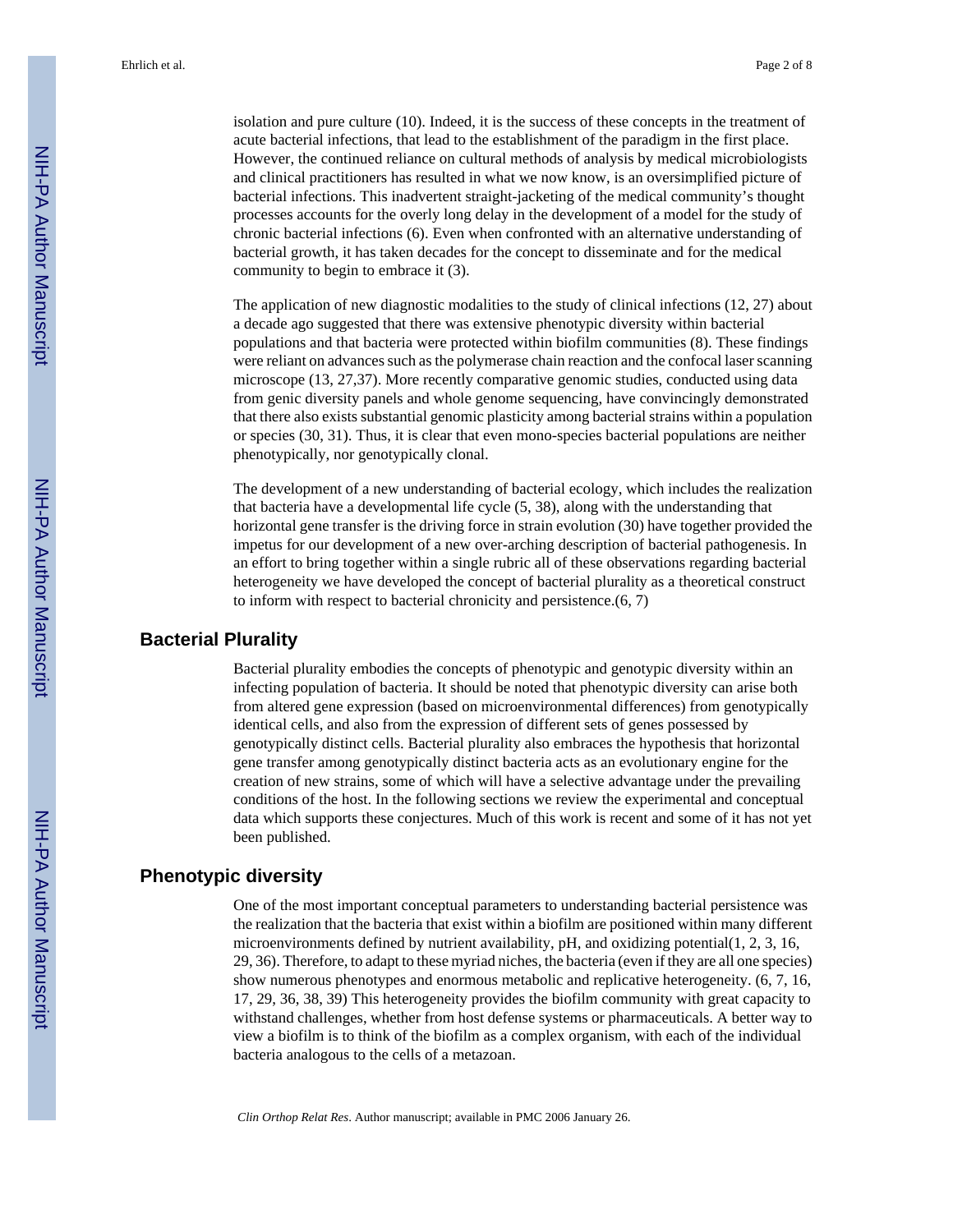One of the most striking discoveries is that the biofilm, as an organism, has antibiotic resistance levels that are three orders of magnitude greater than those displayed by planktonic or freeliving bacteria of the same strain. (4, 36). However, bacterial enumeration experiments performed on naïve biofilms treated with antibiotics shows that most of the individual bacteria are killed. Therefore, the number of truly resistant organisms within the biofilm before treatment is quite small. Importantly, the minority of bacteria that persist after treatment will very rapidly repopulate the biofilm (11, 16, 17, 29). Furthermore, subsequent antibiotic treatment of the repopulated biofilm will result in a much more modest reduction in viable bacteria, indicating that the repopulated biofilm is much more resistant than the original growth. However, after dispersion, the resultant planktonic bacteria arising from the repopulated biofilm are still antibiotic sensitive, indicating that the resistance is part of an inducible process unique to bacteria in the biofilm state.

From a clinical perspective, this means that traditional antibiotic therapy will never be successful against biofilm bacteria and that other modes of treatment, most promisingly multicomponent therapies that target biofilm-specific processes, need to be developed to prevent biofilm formation in the first place. (6) This is because even a 5 or 6 log kill is useless when there is always a nidus of infection that persists and that will immediately repopulate the biofilm with mostly phenotypically resistant bacteria. One can think of the persistent cells after antibiotic therapy as akin to the stem cells of metazoans, which permit rapid organ regrowth after damage, as in the case of the vertebrate liver.

#### **Genotypic Diversity**

Bacterial plurality also embodies the concept of genotypic diversity, which includes two separate phenomena. The first is genetic heterogeneity, which is defined as different organisms within a population or species having different alleles of the same set of genes—a widely recognized feature of natural populations. The second phenomenon is genomic plasticity, which embodies the concept that individual strains within a population each have a unique distribution of contingency genes (not alleles) from a population-based supragenome (the distributed genome hypothesis), i.e. all organisms of the same species do not have the same set of genes, and no organism contains the full complement of genes of the species (6, 7, 15, 30, 31). The phenomenon of genomic plasticity results primarily from horizontal gene transfer (HGT) processes, which provide for unidirectional (always unequal) genetic exchanges among micro-organisms. Horizontal gene transfer processes include mating, transformation, and transduction. Mating is a process in which two live bacteria temporarily are joined by a pilus (or related structure) through which one of the bacteria sends a copy of its deoxyribonucleic acid (DNA) into the other organism. Transformation is an active process through which a bacterium takes up DNA from its environment and integrates it into its own genome. Transduction results when a lysogenic bacterial virus, or phage, excises itself from the host genome and takes some of the host's genes along with its own genes and then reinserts the previous host's genes into the genome of its next host.

Nearly all species (prokaryotes and eukaryotes) have developed mechanisms for the exchange of DNA. The DNA exchange provides for diversity within a population as without diversity, (i.e., a clonal population) all organisms within the population will have the same level of fitness with respect to each environmental challenge. Therefore, in clonal populations, if a change affects one organism adversely, the entire population is in jeopardy; however, in a genetically diverse population, the environmental change may increase the reproductive fitness of some organisms while decreasing the fitness of others. Variability among individuals helps to ensure that the population survives during periods of environmental change. Therefore, evolutionary pressures have selected for mechanisms that generate diversity across nearly all phylogenetic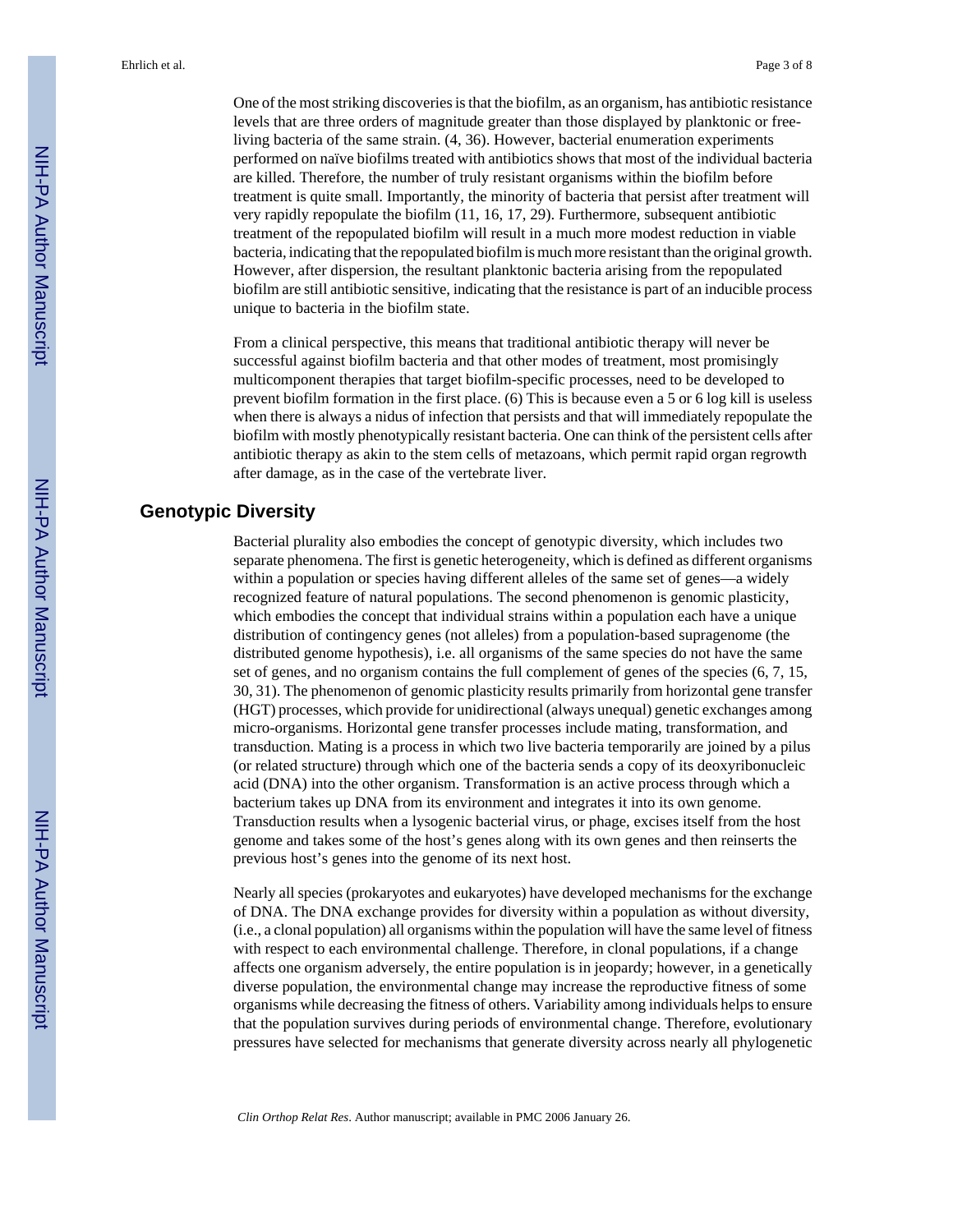boundaries. In bacteria the primary mechanism for generating diversity is HGT, whereas in eukaryotes it is sexual reproduction

Only organisms that do not rely on sexual reproduction can evolve HGT mechanisms. The absolute need for chromosomal pairing in sexual reproduction precludes HGT mechanisms. Synapsis (the side by side pairing of homologous maternal and paternal chromosomes at the start of meiosis) would eliminate all DNA acquired through HGT processes as check point control mechanisms would arrest the cell before mitosis. It has been only during the recent post-genomic era that microbiologists have understood the relative importance of HGT mechanisms in prokaryotic evolution. It is important to understand that it is the lack of sexual reproduction, which provides microorganisms with a much greater range of options for genetic recombination.

A critically important corollary to the distributed genome hypothesis is that the populationbased supragenome is far larger than the discrete genome of any single extant bacteria. Recent studies of naturally infecting populations of *Haemophilus influenzae* have evidenced that there are multiple genotypes present simultaneously during the infectious process and that over time recombinants arise with mixed parentage. (14, 23, 33–35) Shen et al. (30) recently have shown that 10% of the genes present in any given clinical isolate of *H. influenzae* are unique with respect to the sequenced laboratory strains of these species. Of even greater interest is that these authors show that no two clinical strains contain the same complement of genes. In other words, every clinical strain has a unique distribution of genes from the supragenome. These authors also have shown that it is impossible to use classical phylogenetic tree building based on allelic differences to determine the overall relatedness of strains. An exercise in tree building was done using seven different housekeeping genes for 11 clinical strains of *H. influenzae.* Surprisingly, even using housekeeping genes, that are not under selective pressure from the hosts' defense systems, the authors found that each gene gave a completely different tree with respect to the relatedness of the 11 clinical strains. (30). These observations firmly establish that HGT is the driving evolutionary force among pathogenic bacteria. The presence of multiple strains, each with a unique genomic complement, provides for the continual reassortment of genes among strains as a general pathogenic mechanism associated with chronic infections to ensure persistence.

There are several threads of evidence that can be taken to support the distributed genome hypothesis including direct comparative sequencing studies among pathogenic clinical strains of bacteria (22, 30). The first line of evidence is the evolution and maintenance of large and complex autocompetence and autotransformation systems for the uptake and chromosomal integration of foreign DNA by gram-negative and gram-positive pathogens (9, 21, 32). This observation is important for multiple reasons including the fact that the overall genome size of these pathogens is very small and the number of genes and operons involved in encoding these functions is very large. The fact that these highly complex processes are retained in the face of enormous selective pressure to minimize genome size is strong indication that there must be continuous selective pressure for bacteria to be able to take up DNA from the environment. (19, 25).

The fact that some of these organisms may use nucleic acids as a nutrient source is insufficient to explain (1) why only one strand is degraded on uptake with the second strand remaining available for transformation (26); (2) why many species have developed species-specific signal uptake sequences that preferentially ensure the DNA brought into the cell is from their own species (32); (3) why there are separate enzymatic functions encoded within the various competence operons that are not required for nucleic acid catabolism, but are absolutely required for DNA integration and transformation (7).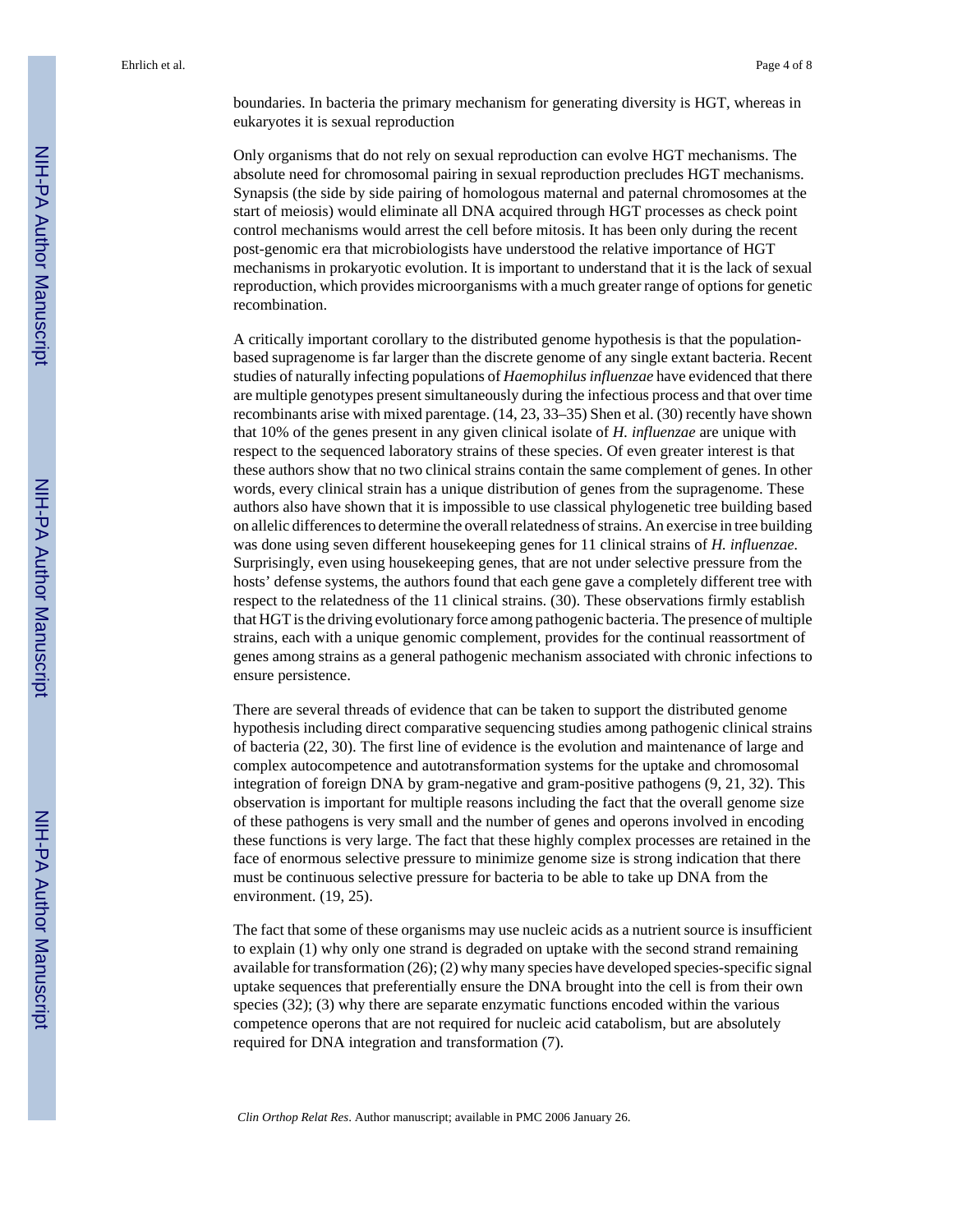The second provocative line of circumstantial evidence is the discovery that the principal component of the extracellular matrix within the *Pseudomonas aeruginosa* biofilm is actually DNA; (40) in other words, the bacteria are essentially taking a bath in DNA. Moreover, ongoing studies within the Center for Genomic Sciences show that 10 to 15% of all genes in all pathogenic strains of *H. influenzae*, *S. pneumoniae,* and *P. aeruginosa* are unique when compared against the sequences of the laboratory type strains (6, 15, 30). Evolutionary origin studies, however, indicate that the majority of these novel genes, for any given species, have existed within that species' supra-genome for as long as most of the genes in their genomes.

Shen et al (30) and Hu (15) showed that no two clinical strains of the same species have the same set of these unique genes. Genomic plasticity exists to a high degree among the clinical strains wherein each strain receives (through a combination of vertical and horizontal transmission modalities) a unique distribution of genes from the population supragenome. This genomic plasticity combined with mechanisms (secretion and uptake of DNA) to continuously create novel gene combinations through recombination and reassortment support the distributed genome hypothesis. Authors of studies of DNA exchange have shown log-fold higher rates of transformation in biofilm bacteria than planktonic forms (20). Therefore, it would seem that bacteria in biofilms use a strategy of continuous genic reassortment to produce huge numbers of novel strains, a small percentage of which will have a selective advantage for the particular host environment in which they find themselves (6). This genomic dynamism provides a mechanism for persistence and helps to explain the chronicity of biofilm infections. Moreover, these observations shed light on why it has been so difficult to establish true models of chronic bacterial infection in animal models using clonal isolates, mainly that the input genomic diversity is too limited to provide for reassortment and adaptation to the environment.

#### **Discussion**

Bacterial plurality embodies the twin concepts that natural infecting populations use both phenotypic heterogeneity and genotypic plasticity to persist in the face of multicomponent host defense mechanisms and antimicrobial treatment. The recognition that bacteria can adopt multiple phenotypic states, including biofilms, provides us with an explanation of the mechanism of how the population as a whole has an increased level of fitness (37, 38). This is because no single environmental pressure will negatively impact all bacteria to the same degree. The recognition that bacteria have a life cycle (5) and use a strategy of functional and metabolic diversification within biofilms is akin to the phenomenon of differentiation in metazoans. These realizations also point to the fact that evolution is acting on the biofilm as a whole, not on individual bacterial cells. Horizontal gene transfer among co-infecting strains is believed to be the mechanisms by which bacteria generate genotypic diversity and we hypothesize that this genetic exchange continuously produces new bacterial strains, some of which will be better suited to persist within the host (30).

Bacterial plurality predicts that bacteria that have the ability to take up foreign DNA and be transformed would have a selective advantage over those that can not. The fact that most pathogens have autocompetence and autotransformation processes for the uptake and integration, respectively, of foreign DNA is strong circumstantial support of this hypothesis. However, direct experimental evidence demonstrating increased fitness for transformable strains versus nontransformable strains is lacking. Ongoing studies in our laboratories are designed to knock-out genes associated with transformation in bacterial pathogens. These knock-out strains will then be compared with their cognate wild-type strains for persistence during polyclonal chronic infections using an animal model. We predict that the knock-out strains will be at a selective disadvantage and will overtime disappear from the infection.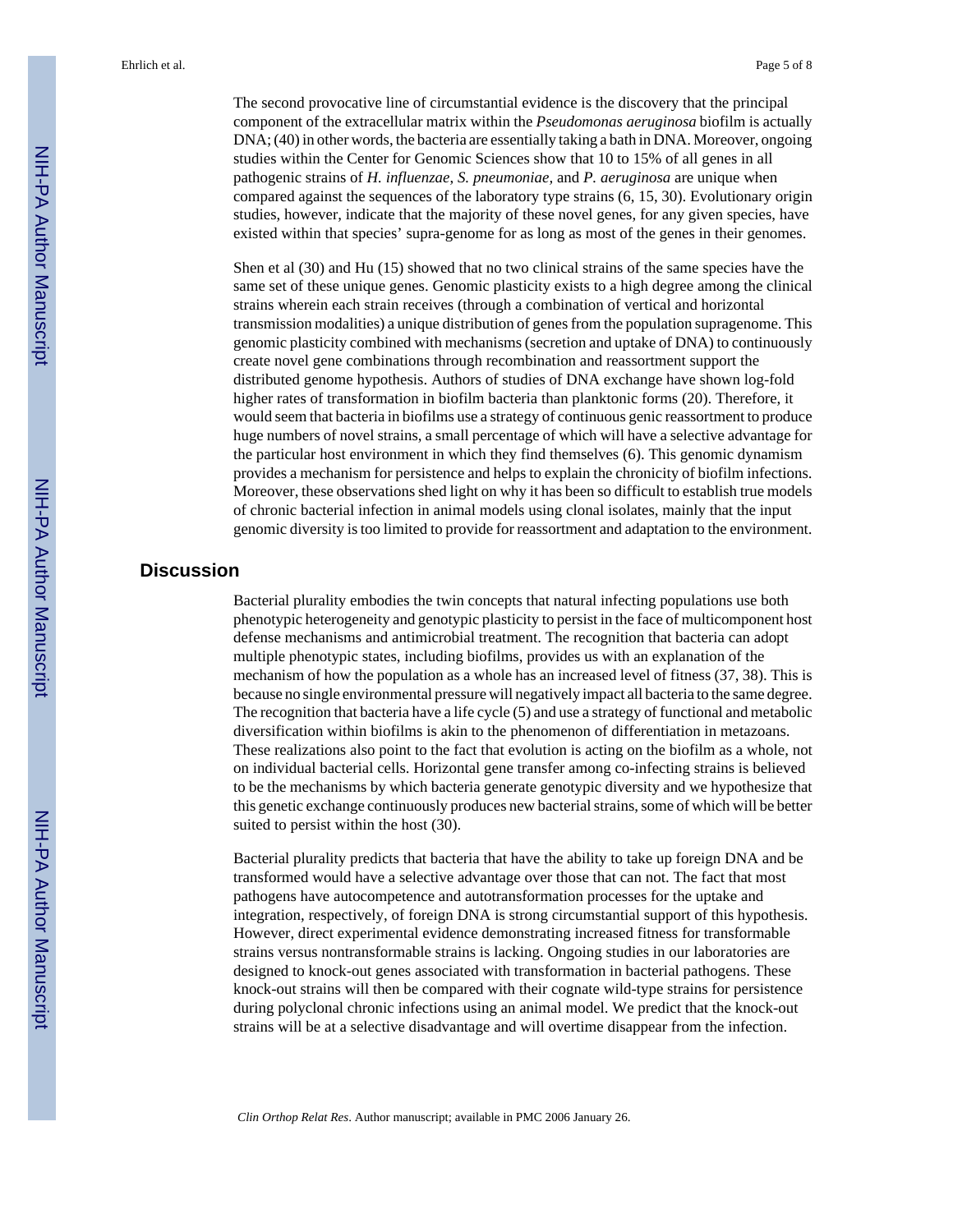The theory of bacterial plurality provides both a rubric for the understanding of what were previously conflicting observations with regard to chronic infections; and a framework from which predictions about bacterial behavior can be made and tested. This represents a step forward in our ability to model and understand chronic bacterial pathogenesis.

Applying the paradigm of bacterial plurality to orthopedic implant infections it is easy to see that they share many of the attributes that have been rigorously associated with bacterial plurality in other chronic infections such as otitis media with effusion. Arthroplastic infections are chronic in nature and are recalcitrant to antibiotic therapy, yet rarely yield culturable bacteria. However, preliminary molecular diagnostic studies performed on specimens recovered from revisional arthroplasties have demonstrated the presence of bacterial DNA and messenger RNA (mRNA) corresponding to one or more of the staphylococcal species. Moreover, CLSM imaging have revealed the presence of cocci encased within a matrix. Taken together these findings suggest that bacterial biofilms are present on orthopedic implants. These findings would explain why it is nearly impossible to eradicate arthroplastic infections within any treatment short of removal.

#### **References**

- 1. Borriello G, Werner E, Roe F, et al. Oxygen limitation contributes to antibiotic tolerance of Pseudomonas aeruginosa in biofilms. Antimicrob Agents Chemother 2004;48:2659–2664. [PubMed: 15215123]
- 2. Chopp DL, Kirisits MJ, Moran B, Parsek MR. The dependence of quorum sensing on the depth of a growing biofilm. Bull Math Biol 2003;65:1053–1079. [PubMed: 14607288]
- 3. Costerton JW. A short history of the development of the biofilm concept. In: Ghannoum M, O'Toole GA (eds). Microbial Biofilms. Washington, ASM Press 4–19, 2004.
- 4. Costerton JW, Stewart PS. Battling biofilms. Scientific American 2001;285:74–81. [PubMed: 11432197]
- 5. Davies DG, Parsek MR, Pearson JP, Iglewski BH, Costerton JW, Greenberg EP. The involvement of cell-to-cell signals in the development of a bacterial biofilm. Science 1998;280(5361):295–8. [PubMed: 9535661]
- 6. Ehrlich GD, Hu FZ, Post JC Role for Biofilms in Infectious Disease. In: Ghannoum M, O'Toole GA (eds). Microbial Biofilms. Washington, ASM Press 332–358, 2004.
- 7. Ehrlich GD, Hu FZ, Lin Q, et al. Intelligent Implants to Battle Biofilms. ASM News 2004;70:127– 133.
- 8. Ehrlich GD, Veeh R, Wang X, Costerton JW, Hayes JD, Hu FZ, Daigle BJ, Ehrlich MD, Post JC. Mucosal biofilm formation on middle-ear mucosa in the chinchilla model of otitis media. JAMA 2002;3;287(13):1710–5.
- 9. Fleischmann RD, Adams MD, White O, et al. Whole-genome random sequencing and assembly of Haemophilus influenzae Rd. Science 1995;269:496–512. [PubMed: 7542800]
- 10. Fux CA, Stoodley P, Hall-Stoodley L, Costerton WJ. Bacterial biofilms a diagnostic and therapeutic challenge. Expert Review of Anti-Infective Therapy 2003;1(4):667–683. [PubMed: 15482163]
- 11. Gilbert P, Maira-Litran T, McBain AJ, Rickard AH, Whyte FW. The physiology and collective recalcitrance of microbial biofilm communities. Adv Microb Physiol 2002;46:202–256. [PubMed: 12073654]
- 12. Gorman SP, Adair CG, Mawhinney WM. Incidence and nature of peritoneal catheter biofilm determined by electron and confocal laser scanning microscopy. Epidemiol Infect 1994;112(3):551– 9. [PubMed: 8005221]
- 13. Hall-Stoodley L, Costerton JW, Stoodley P. Bacterial biofilms: From the environment to infectious disease. Nature Reviews Microbiology 2004;2(2):95–108.
- 14. Hiltke TJ, Schiffmacher AT, Dagonese AJ, et al. Horizontal transfer of the gene encoding outer membrane protein P2 of nontypeable Haemophilus influenzae, in a patient with chronic obstructive pulmonary disease. J Infect Dis 2003;188:114–117. [PubMed: 12825179]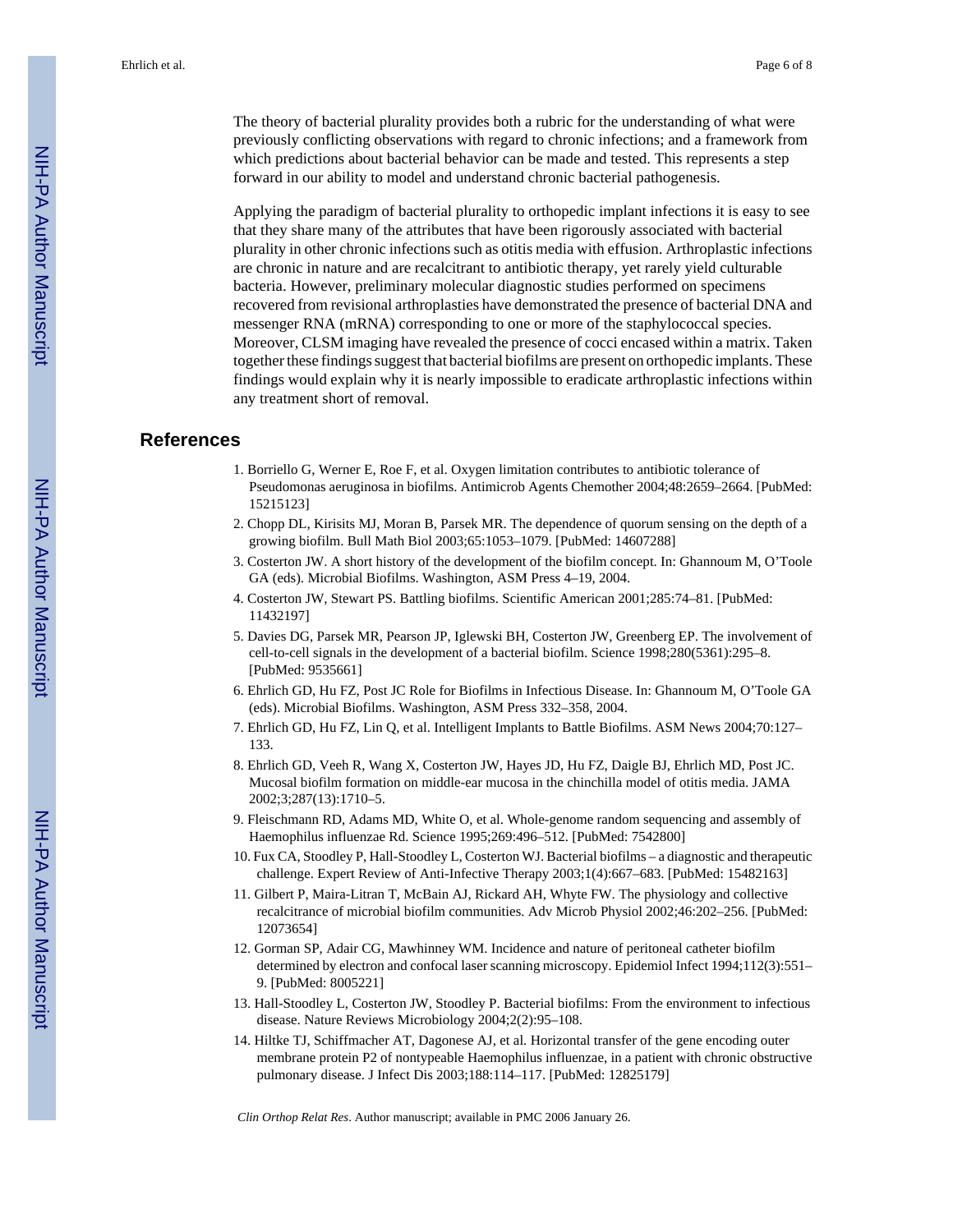Ehrlich et al. Page 7 of 8

- 15. Hu F. Pneumococcal Biofilms and the Bacterial Plurality. Association for Research in Otolaryngology Annual Midwinter Meeting, Abstract # 149. New Orleans, LA, February 19–14, 2005.
- 16. Keren I, Kaldalu N, Spoering A, Wang Y, Lewis K. Persister cells and tolerance to antimicrobials. FEMS Microbiol Lett 2004;230:13–18. [PubMed: 14734160]
- 17. Keren I, Shah D, Spoering A, Kaldalu N, Lewis K. Specialized persister cells and the mechanism of multidrug tolerance in Escherichia coli. J Bacteriol 2004;186:8172–8180. [PubMed: 15576765]
- 18. Koch R. The etiology of tuberculosis [Koch's postulates]. Mittheilungen aus dem Kaiserlichen Gesundheitsamte 1884;2:1–88.
- 19. Lawrence JG, Ochman H. Amelioration of bacterial genomes: rates of change and exchange. J Mol Evol 1997;44(4):383–97. [PubMed: 9089078]
- 20. Molin S, Tolker-Nielsen T. Gene transfer occurs with enhanced efficiency in biofilms and induces enhanced stabilisation of the biofilm structure. Curr Opin Biotechnol 2003;14:255–261. [PubMed: 12849777]
- 21. Morrison DA, Lee MS. Regulation of competence for genetic transformation in Streptococcus pneumoniae: a link between quorum sensing and DNA processing genes. Res Microbiol Jul–Aug; 2000 151(6):445–51. [PubMed: 10961457]Review
- 22. Munson RS Jr, Harrison A, Gillaspy A, Ray WC, Carson M, Armbruster D, Gipson J, Gipson M, Johnson L, Lewis L, Dyer DW, Bakaletz LO. Partial analysis of the genomes of two nontypeable Haemophilus influenzaeotitis media isolates. Infect Immun 2004;72(5):3002–10. [PubMed: 15102813]
- 23. Murphy TF, Sethi S, Klingman KL, Brueggemann AB, Doern GV. Simultaneous respiratory tract colonization by multiple strains of nontypeable Haemophilius influenzae in chronic obstructive pulmonary disease: implications for antibiotic therapy. J Infect Dis 1999;180:404–409. [PubMed: 10395856]
- 24. Nguyen LL, Nelson CL, Saccente M, Smeltzer MS, Wassell DL, McLaren SG. Detecting bacterial colonization of implanted orthopaedic devices by ultrasonication. Clin Orthop Relat Res 2002;403:29–37. [PubMed: 12360004]
- 25. Palmer GH. The highest priority: what microbial genomes are telling us about immunity. Vet Immunol Immunopathol 2002;85(1–2):1–8. [PubMed: 11867162]Review
- 26. Poje G, Redfield RJ. Transformation of Haemophilus influenzae. Methods Mol Med 2003;71:57–70. [PubMed: 12374031]
- 27. Post JC, Preston RA, Aul JJ, Larkins-Pettigrew M, Rydquist-White J, Anderson KW, Wadowsky RM, Reagan DR, Walker ES, Kingsley LA, et al. Molecular analysis of bacterial pathogens in otitis media with effusion. JAMA 1995;273(20):1598–604. [PubMed: 7745773]
- 28. Rayner MG, Zhang Y, Gorry MC, Chen Y, Post JC, Ehrlich GD. Evidence of bacterial metabolic activity in culture-negative otitis media with effusion. JAMA 1998;28;279(4):296–9.
- 29. Roberts ME, Stewart PS. Modeling antibiotic tolerance in biofilms by accounting for nutrient limitation. Antimicrob Agents Chemother 2004;48:48–52. [PubMed: 14693517]
- 30. Shen K, Antalis P, Gladitz J, Sayeed S, Ahmed A, Yu S, Hayes J, Johnson S, Dice B, Dopico R, Keefe R. et al. Identification, Distribution and Expression of Novel (non Rd) Genes in Ten Clinical Isolates of Nontypeable *Haemophilus Influenzae.* Infect. And Immunity (In Press).
- 31. Shen K, Wang X, Post JC, Ehrlich GD. Molecular and Translational Research Approaches for the study of Bacterial Pathogenesis in Otitis Media. In: Rosenfeld R, Bluestone CD (eds). Evidencebased Otitis Media. Ed 2. Hamilton, B.C. Decker, Inc. pp99–119, 2003.
- 32. Smith HO, Tomb JF, Dougherty BA, Fleischmann RD, Venter JC. Frequency and distribution of DNA uptake signal sequences in the Haemophilus influenzae Rd genome. Science 1995;269:538– 540. [PubMed: 7542802]
- 33. Smith-Vaughan HC, Leach AJ, Shelby-James TM, et al. Carriage of multiple ribotypes of nonencapsulated Haemophilus influenzae in aboriginal infants with otitis media. Epidemiol Infect 1996;116:177–183. [PubMed: 8620909]
- 34. Smith-Vaughan HC, Sriprakash KS, Mathews JD, Kemp DJ. Long PCR-ribotyping of nontypeable Haemophilus influenzae. J Clin Microbiol 1995;33:1192–1195. [PubMed: 7542264]